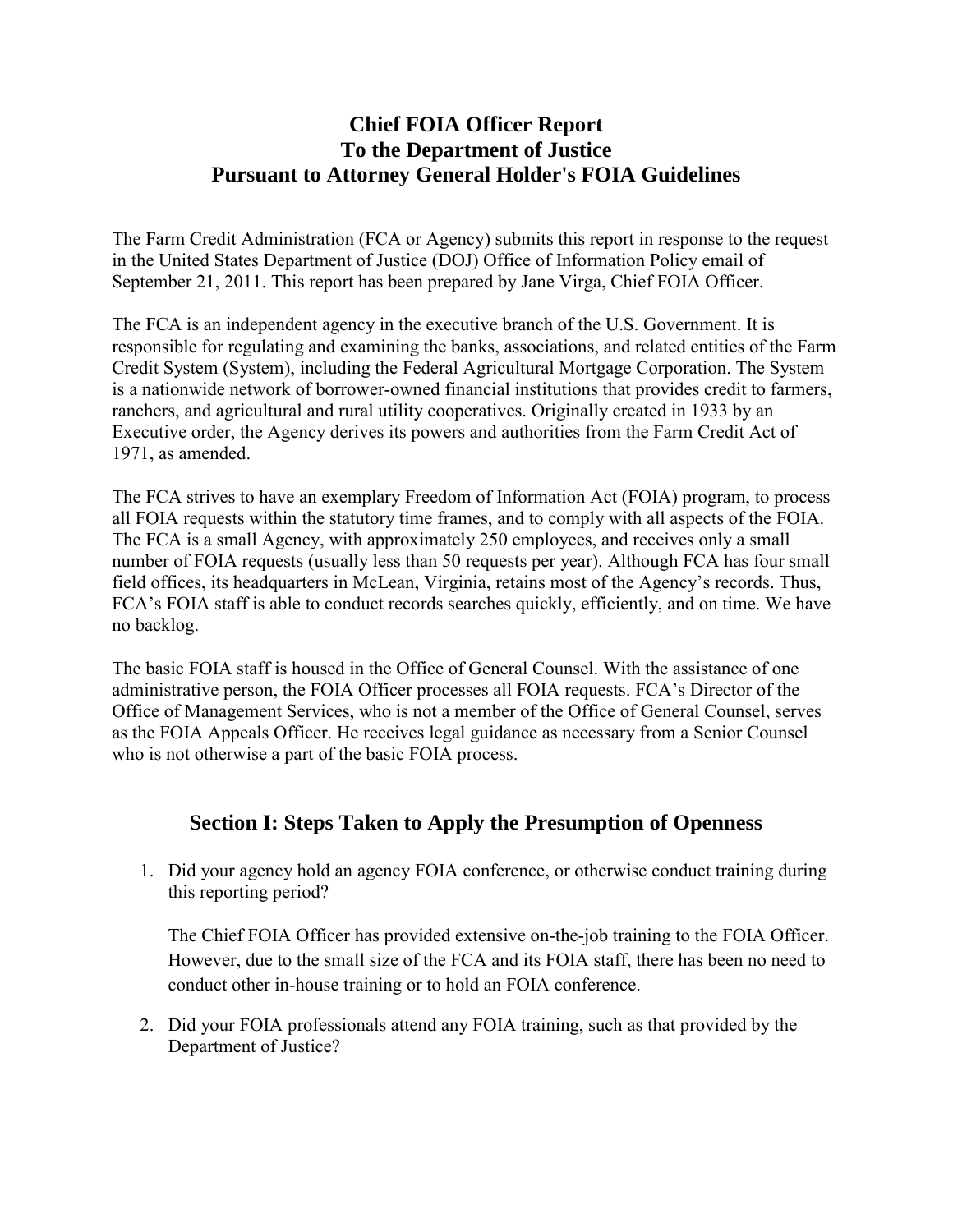The FOIA Officer has attended training from the Department of Justice and the American Society of Access Professionals. Additionally, the Chief FOIA Officer has provided extensive on-the-job training to the FOIA Officer.

3. Did your agency make any discretionary releases of otherwise exempt information?

Yes.

4. What exemptions would have covered the information that was released as a matter of discretion?

Exemptions (b)(2), (b)(5), and (b)(8).

5. Describe your agency's process to review records to determine whether discretionary releases are possible.

Such a process would only occur after the FOIA officials have determined that an exemption applies. Very often there is never such a determination because the first step in our review process is considering whether a disclosure is reasonably likely to undermine an interest protected by a FOIA exemption (i.e., harm the agency) and whether disclosure is prohibited by law. This is done by the FOIA Officer consulting with the Chief FOIA Officer and other FCA staff and senior staff on the matter. If both answers are "no," the analysis is over and we simply release the documents regardless of whether any exemption might have applied. In cases such as this, we never make an official determination of whether an exemption applied or whether it should be waived. If either answer is "yes," then we start looking at whether exemptions apply to the specific portions of the document that is triggering the "yes" response. At this point, we analyze whether any exemptions would apply to the specific portions of the documents and mark them for redaction. For the sections marked for redaction, the final step is to revisit the question of whether there is a reasonable likelihood of the disclosure harming the agency and whether the disclosure is truly prohibited by law. If the likelihood is sufficiently low and the disclosure is not truly prohibited by law, then we make the discretionary disclosure.

6. Describe any other initiatives undertaken by your agency to ensure that the presumption of openness is being applied.

The FCA applies the presumption of openness to all decisions involving the FOIA. The Chief FOIA Officer and FOIA Officer maintain constant contact to ensure that all appropriate discretionary disclosures are made.

7. Did your agency have an increase in the number of responses where records were released in full?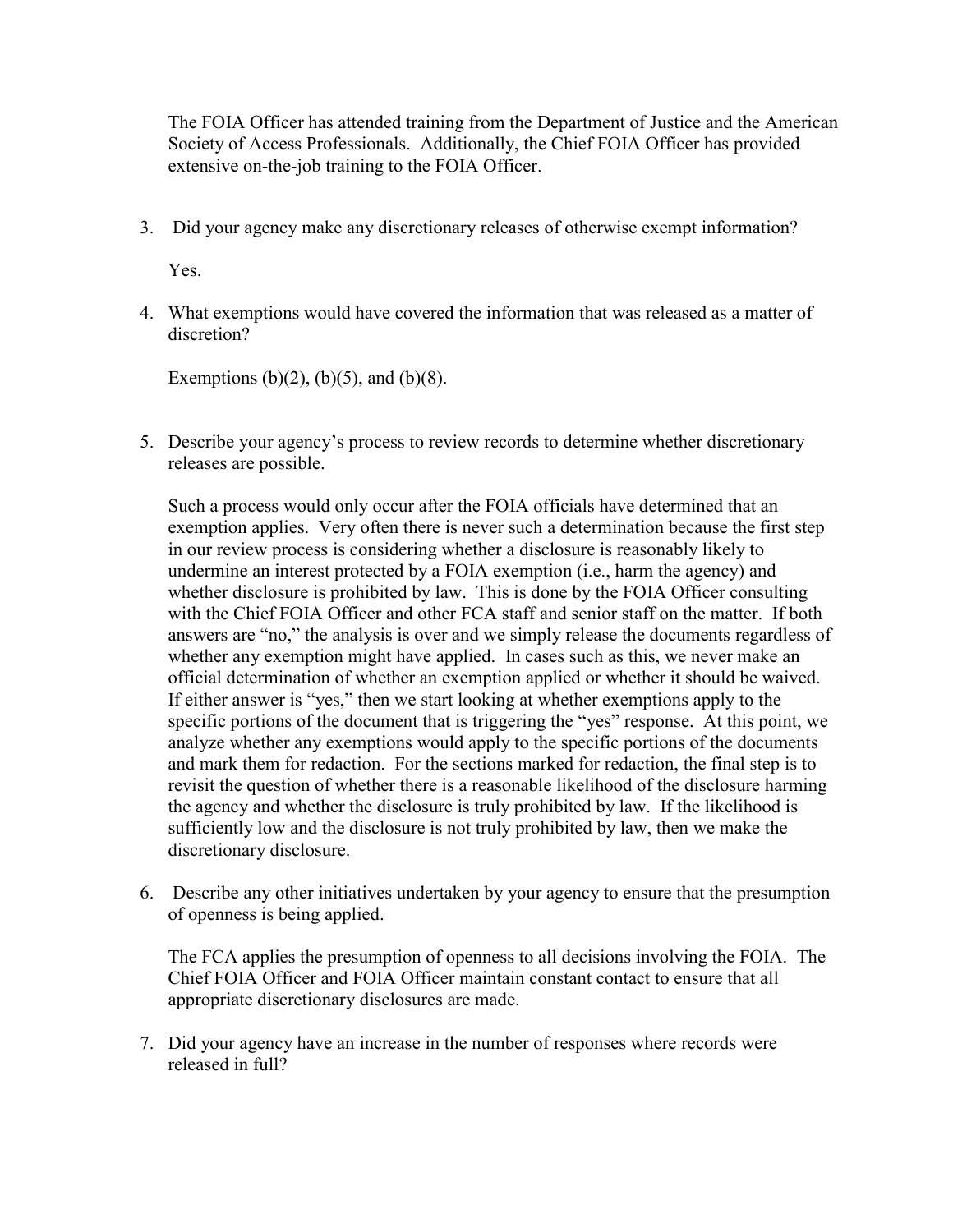No. In FY 2010 we received 27 FOIA requests and released all requested records in 21 instances. In FY 2011 we received 36 FOIA requests and released all requested records in 18 instances. Due to the small number of FOIA requests received each year, we do not think that we can draw any conclusions from these numbers.

8. Did your agency have an increase in the number of responses where records were released in part?

Yes. In FY 2010 we received 27 FOIA requests and released in part the requested records in 1 instance. In FY 2011 we received 36 FOIA requests and released in part the requested records in 3 instances. Again, due to the small number of FOIA requests received each year, we do not think that we can draw any conclusions from these numbers.

# **Section II: Steps Taken to Ensure that Your Agency Has an Effective System in Place for Responding to Requests**

1. Do FOIA professionals within your agency have sufficient IT support?

Yes. The FOIA Officer is able to obtain all necessary Information Technology (IT) support. However, because of the small size of the FOIA staff and relatively small number of FOIA requests each year, the need for IT support is limited. Nevertheless, the Chief FOIA Officer maintains a close and cordial working relationship with the Office of the Chief Information Officer (OCIO), which ensures adequate IT support. The OCIO has a Helpline that provides 24 hour service.

2. Is there regular interaction between agency FOIA professionals and the Chief FOIA Officer?

Yes. The FOIA Officer, administrative support, and Chief FOIA Officer are housed in the Officer of General Counsel. These individuals have daily communication.

3. Do your FOIA professionals work with your agency's Open Government Team?

The Chief FOIA Officer interacts with the Open Government Team, as well as the senior leadership at the Agency to ensure accountability and the sustainability of transparency, participation, and collaboration.

4. Describe the steps your agency has taken to assess whether adequate staffing is being devoted to FOIA administration.

We believe there is adequate staffing devoted to FOIA administration. The Agency does not have a backlog, nor has there been one in more than 20 years. Thus, we believe that the existing staff is adequate for FOIA administration.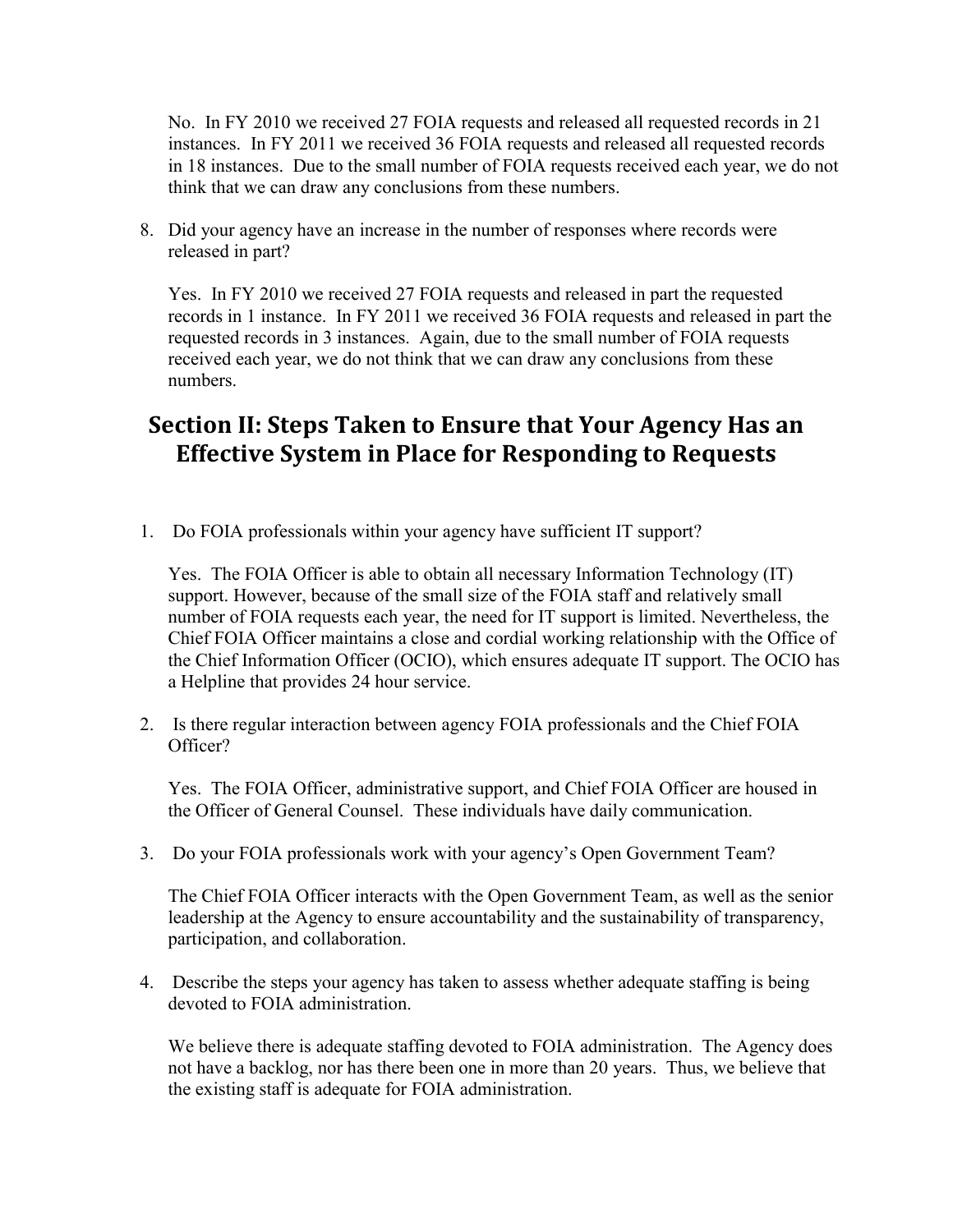5. Describe any other the steps your agency has undertaken to ensure that your FOIA system operates efficiently and effectively.

The FCA has implemented an electronic FOIA processing system. This new system allows the Agency to quickly assign each FOIA request a tracking number, as well as track our progress in responding to the request. The electronic FOIA processing system will also assist the Agency in efficiently and accurately producing the annual FOIA report. The FCA has also begun to electronically review, redact, and disclose documents, where appropriate.

## **Section III: Steps Taken to Increase Proactive Disclosures**

1. Has your agency added new material to your website since last year?

Yes. Our website is continuously updated with new information for the public.

2. Provide examples of the records, datasets, videos, etc, that have been posted this past year.

Examples of new information that has been posted for the public include: Inspector General reports, reports of financial indicators, news releases, board statements, performance and accountability reports, information about the Agency's regulatory activities, information about mergers and other corporate activity between the regulated institutions, and board policy statements.

3. Describe the system your agency uses to routinely identify records that are appropriate for posting.

The Deputy Director of the Office of Congressional and Public Affairs continually assesses what should be placed on its website for the public. As such, the Agency continuously updates its website to include relevant and interesting information for the public. Generally, whenever any updated information is posted to the FCA website, the Office of Congressional and Public Affairs posts a notice of the update under "Recent Updates" on the Agency's homepage, along with a link to the updated information. In this way, regular visitors can easily find the most recent updates to the website.

4. Beyond posting new material, is your agency taking steps to make the information more useful to the public, especially to the community of individuals who regularly access your agency's website, such as soliciting feedback on the content and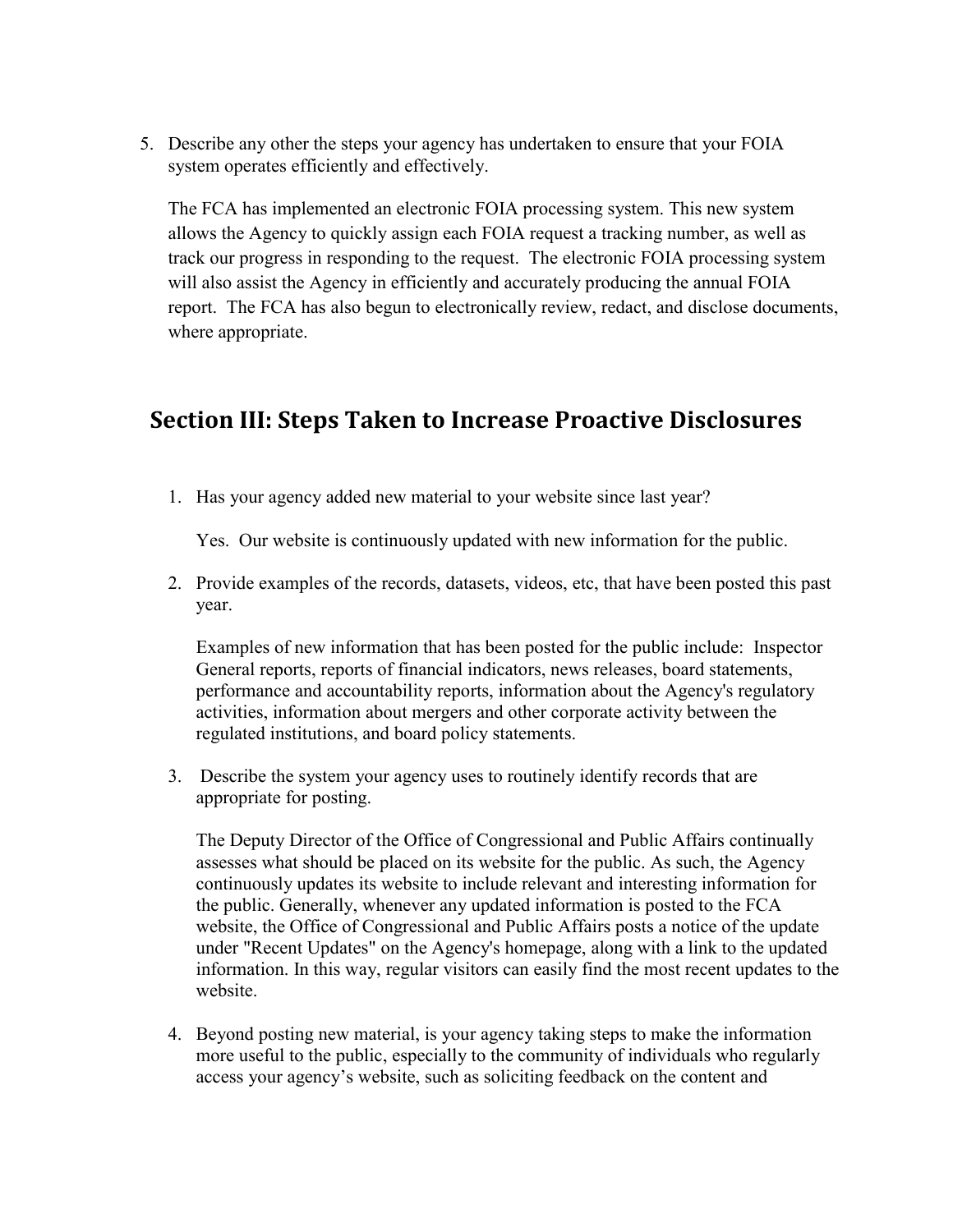presentation of the posted material, improving search capabilities, providing explanatory material, etc.?

Yes. FCA has added a survey on its website that will be offered randomly to users of our website to help us better understand the needs of those visiting our site and solicit suggestions on how we can improve. In other words, the public will be able to inform the FCA of the documents that it would like to see posted on our website.

5. Describe any other steps taken to increase proactive disclosures at your agency.

We have a direct link on our website, www.fca.gov, which directs the public to available information and explains how to obtain other information.

# **Section IV: Steps Taken to Greater Utilize Technology**

*Electronic receipt of FOIA requests*:

1. Can FOIA requests be made electronically to your agency?

Yes. The FOIA Officer receives FOIA requests electronically either from a direct link on our FOIA homepage or via an email to foiaofficer@fca.gov. (As we do not have any components, all electronic requests go to the FOIA Officer.)

2. If your agency processes requests on a decentralized basis, do all components of your agency receive requests electronically?

Not applicable.

*Online tracking of FOIA requests:* 

3. Can a FOIA requester track the status of his/her request electronically?

Only by sending an email.

4. If not, is your agency taking steps to establish this capability?

No. Due to the small number of requests and the lack of a backlog, the Agency has no plans at present to establish the online tracking of FOIA requests.

*Use of technology to facilitate processing of requests*: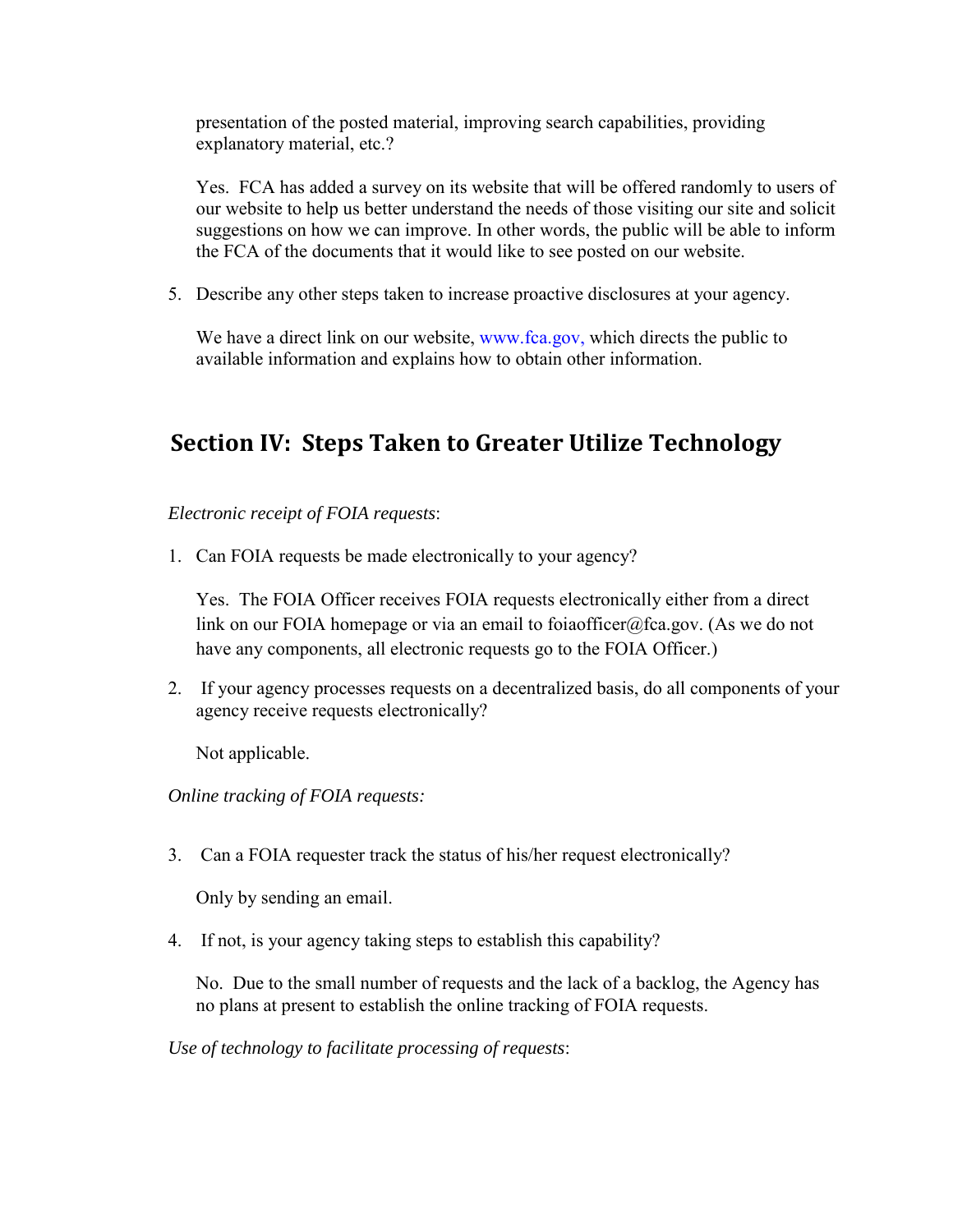5. Beyond using technology to redact documents, is your agency taking steps to utilize more advanced technology to facilitate overall FOIA efficiency, such as improving record search capabilities, utilizing document sharing platforms for consultations and referrals, or employing software that can sort and de-duplicate documents?

No. Due to the small number of requests and the lack of a backlog, the Agency has no plans at present to use more advanced technology to facilitate overall FOIA efficiency.

6. If so, describe the technological improvements being made.

Not applicable.

## **Section V: Steps Taken to Improve Timeliness in Responding to Requests and Reduce Backlogs**

- 1. Section VII.A of your agency's Annual FOIA Report, entitled "FOIA Requests response Time for All Processed Requests," includes figures that show your agency's average response times for processed requests. For agencies utilizing a multi-track system to process requests, there is a category for "simple" requests, which are those requests that are placed in the agency's fastest (non-expedited) track, based on the low volume and/or simplicity of the records requested. If your agency does not utilize a separate track for processing simple requests, answer the question below using the figure provided in your report for your non-expedited requests.
- a. Does your agency utilize a separate track for simple requests?

No. We respond to all requests within 20 business days.

b. If so, for your agency overall, for Fiscal Year 2011, was the average number of days to process simple requests twenty working days or fewer?

Not applicable.

c. If your agency does not track simple requests separately, was the average number of days to process non-expedited requests twenty working days or fewer?

Yes.

2. Sections XII.D.(2) and XII.E.(2) of your agency's Annual FOIA Report, entitled "Comparison of Numbers of Requests/Appeals from Previous and Current Annual Report – Backlogged Requests/Appeals," show the numbers of any backlog of pending requests or pending appeals from Fiscal Year 2011 as compared to Fiscal Year 2010. You should refer to those numbers when completing this section of your Chief FOIA Officer Report. In addition, Section VII.E, entitled "Pending Requests –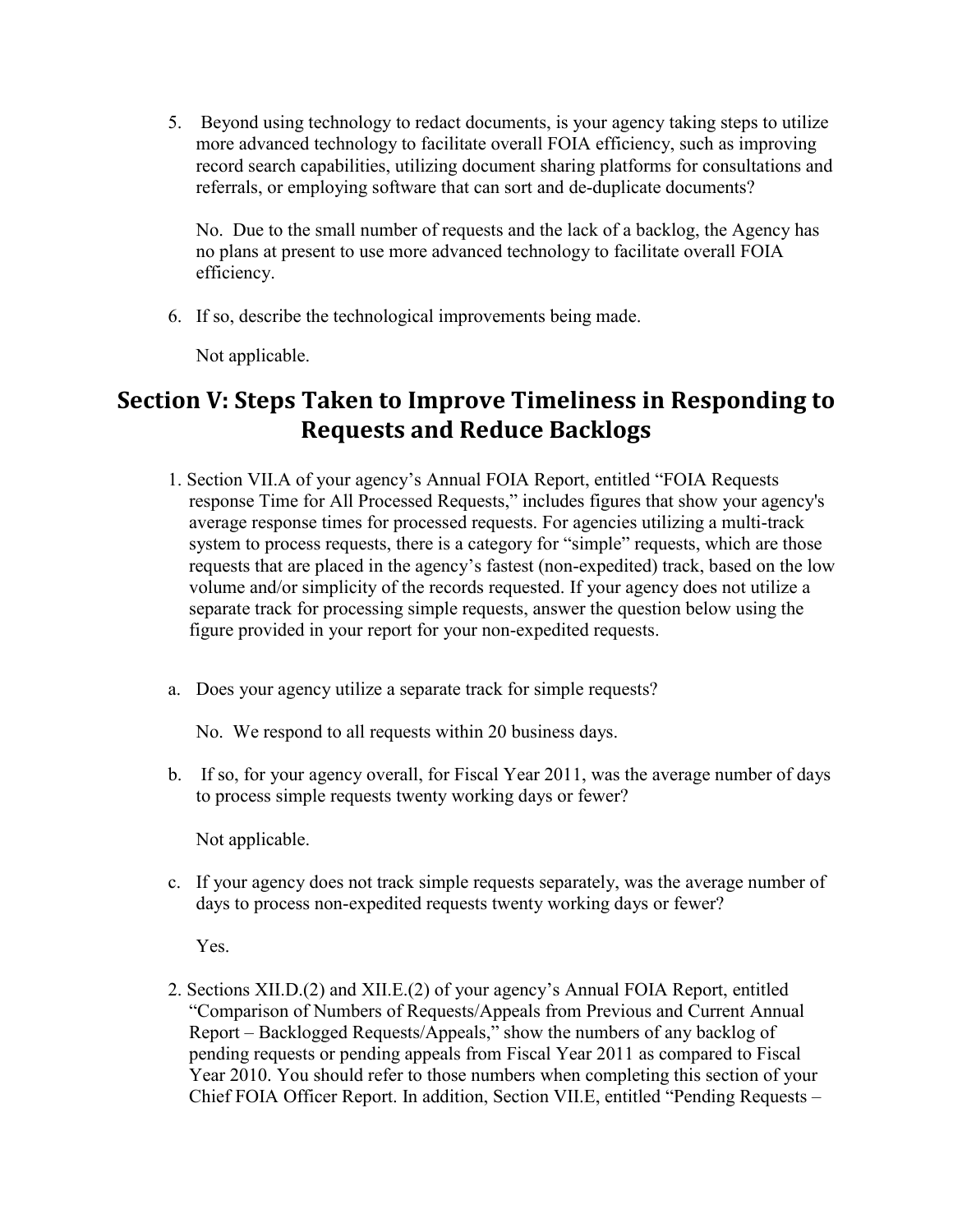Ten Oldest Pending Requests," and Section VI.C.(5), entitled "Ten Oldest Pending Administrative Appeals," from both Fiscal Year 2010 and Fiscal Year 2011 should be used for this section.

a. If your agency had a backlog of requests at the close of Fiscal Year 2011, did that backlog decrease as compared with Fiscal Year 2010?

Not applicable. We did not have a backlog.

b. If your agency had a backlog of administrative appeals in Fiscal Year 2011, did that backlog decrease as compared to Fiscal Year 2010?

Not applicable. We did not have a backlog.

c. In Fiscal Year 2011, did your agency close the ten oldest requests that were pending as of the end of Fiscal Year 2010?

Not applicable. We did not have a backlog.

d. In Fiscal Year 2011, did your agency close the ten oldest administrative appeals that were pending as of the end of Fiscal Year 2010?

Not applicable.

3. If you answered "no" to any of the above questions, describe why that has occurred. In doing so, answer the following questions then include any additional explanation:

Request Backlog:

a. Was the lack of a reduction in the request backlog a result of an increase in the number of incoming requests?

Not applicable. We did not have a backlog.

b. Was the lack of a reduction in the request backlog caused by a loss of staff?

Not applicable. We did not have a backlog.

c. Was the lack of a reduction in the request backlog caused by an increase in the complexity of the requests received?

Not applicable. We did not have a backlog.

d. What other causes, if any, contributed to the lack of a decrease in the request backlog?

Not applicable. We did not have a backlog.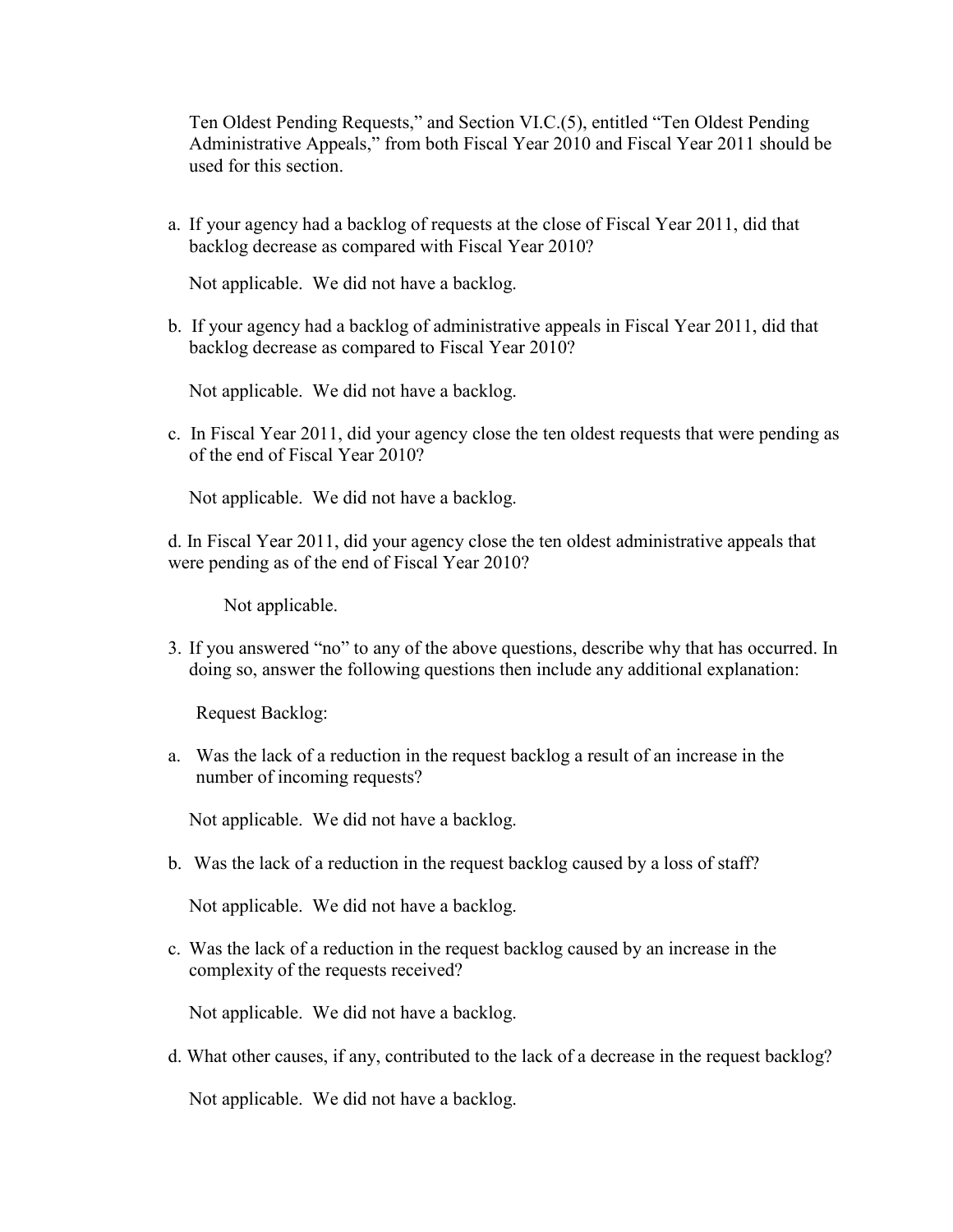Administrative Appeal Backlog:

a. Was the lack of a reduction in the backlog of administrative appeals a result of an increase in the number of incoming appeals?

Not applicable. We did not have a backlog.

b. Was the lack of a reduction in the appeal backlog caused by a loss of staff?

Not applicable. We did not have a backlog.

c. Was the lack of a reduction in the appeal backlog caused by an increase in the complexity of the appeals received?

Not applicable. We did not have a backlog.

d. What other causes, if any, contributed to the lack of a decrease in the appeal backlog?

Not applicable. We did not have a backlog.

All agencies should strive to both reduce any existing backlogs or requests and appeals and to improve their timeliness in responding to requests and appeals. Describe the steps your agency is taking to make improvements in those areas. In doing so, answer the following questions and then also include any other steps being taken to reduce backlogs and to improve timeliness.

1. Does your agency routinely set goals and monitor the progress of your FOIA caseload?

Yes. We conduct a self-assessment and evaluation of the FOIA program. We have found the FOIA program to be well run and that all FOIA requests are responded to fully, within 20 business days.

2. Has your agency increased its FOIA staffing?

No.

3. Has your agency made IT improvements to increase timeliness?

Yes. The Agency has implemented an electronic spreadsheet to track incoming FOIA requests and response due dates. We have also begun to scan documents, creating an electronic administrative record, which assists in the online review and redaction of documents. This also allows for electronic disclosure of the documents where appropriate.